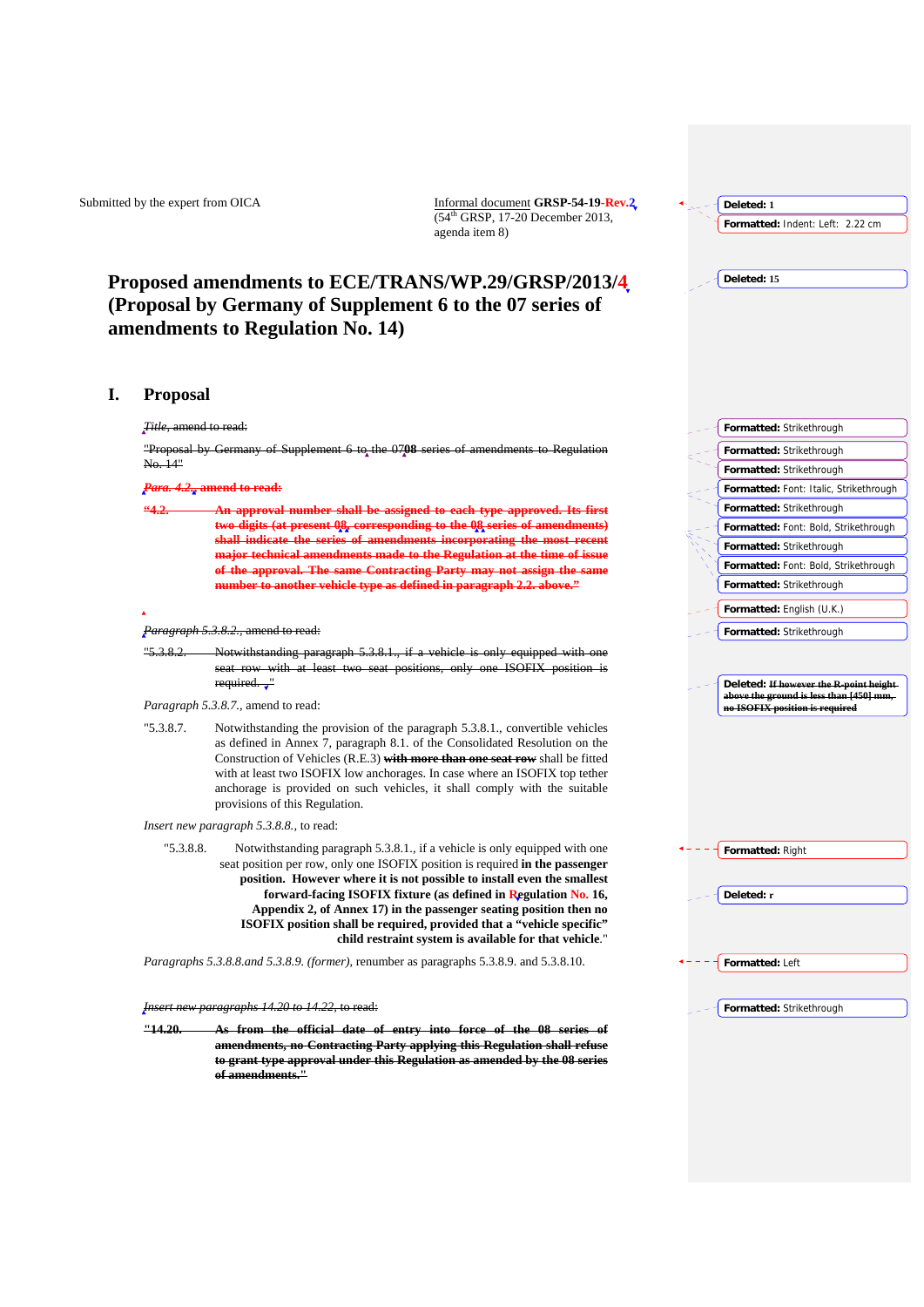- **"14.21. As from 36 months after the official date of entry into force of the 08 series of amendments, Contracting Parties applying this Regulation shall grant type approvals only to those types of vehicle which comply with the requirements of this Regulation as amended by the 08 series of amendments."**
- **"14.22. Even after the date of entry into force of the 08 series of amendments, Contracting Parties applying this UN Regulation shall continue to accept type approvals to the 07 series of amendments."**

**Annex 2, amend to read:**

# **Annex 2**

-

# **Arrangements of the approval mark**

### **Model A**







#### **8 mm min.**

 **The above approval mark affixed to a vehicle shows that the vehicle type concerned has been approved in the Netherlands (E 4) pursuant to Regulations Nos. 14 and 24\* . (In the case of the latter Regulation the corrected absorption co-efficient is 1.30 m-1). The approval numbers indicate that on the dates on which these approvals were granted, Regulation No. 14 included the 08 series of amendments and Regulation No. 24 was in its 03 series of amendments.** 

**Formatted:** English (U.K.)

**\*** The second number is given merely as an example.